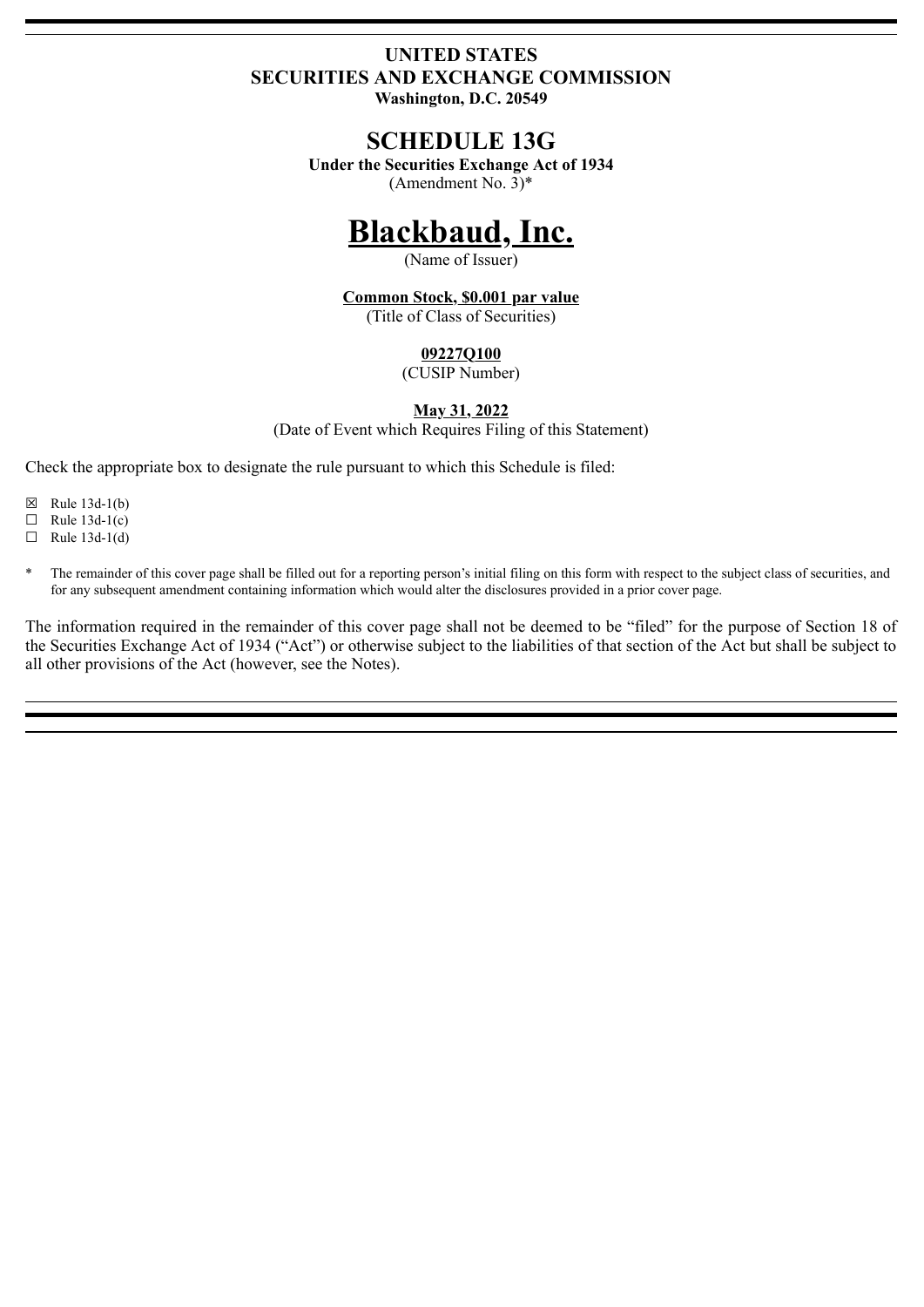## CUSIP No. 09227Q100 Page 2 of 9 Pages

|                                             | <b>NAMES OF REPORTING PERSONS</b>                                                   |   |                                 |  |  |  |
|---------------------------------------------|-------------------------------------------------------------------------------------|---|---------------------------------|--|--|--|
| $\mathbf{1}$                                | Clearlake Capital Group, L.P.                                                       |   |                                 |  |  |  |
|                                             | <b>CHECK THE APPROPRIATE BOX IF A MEMBER OF A GROUP</b>                             |   |                                 |  |  |  |
| $\overline{2}$                              | (a)                                                                                 |   |                                 |  |  |  |
|                                             | (b)                                                                                 |   |                                 |  |  |  |
| $\mathbf{3}$                                | <b>SEC USE ONLY</b>                                                                 |   |                                 |  |  |  |
|                                             |                                                                                     |   |                                 |  |  |  |
|                                             | <b>CITIZENSHIP OR PLACE OF ORGANIZATION</b>                                         |   |                                 |  |  |  |
| $\overline{\mathbf{4}}$                     | Delaware                                                                            |   |                                 |  |  |  |
|                                             |                                                                                     | 5 | <b>SOLE VOTING POWER</b>        |  |  |  |
|                                             |                                                                                     |   | $\theta$                        |  |  |  |
|                                             |                                                                                     |   | <b>SHARED VOTING POWER</b>      |  |  |  |
| <b>NUMBER OF SHARES</b>                     |                                                                                     | 6 | 9,151,011                       |  |  |  |
| <b>BENEFICIALLY</b><br><b>OWNED BY EACH</b> |                                                                                     |   |                                 |  |  |  |
| <b>REPORTING PERSON</b><br><b>WITH</b>      |                                                                                     | 7 | <b>SOLE DISPOSITIVE POWER</b>   |  |  |  |
|                                             |                                                                                     |   | $\theta$                        |  |  |  |
|                                             |                                                                                     | 8 | <b>SHARED DISPOSITIVE POWER</b> |  |  |  |
|                                             |                                                                                     |   | 9,151,011                       |  |  |  |
| 9                                           | AGGREGATE AMOUNT BENEFICIALLY OWNED BY EACH REPORTING PERSON                        |   |                                 |  |  |  |
|                                             | 9,151,011                                                                           |   |                                 |  |  |  |
|                                             | CHECK IF THE AGGREGATE AMOUNT IN ROW (9) EXCLUDES CERTAIN SHARES (SEE INSTRUCTIONS) |   |                                 |  |  |  |
| 10                                          | $\Box$                                                                              |   |                                 |  |  |  |
|                                             | PERCENT OF CLASS REPRESENTED BY AMOUNT IN ROW (9)                                   |   |                                 |  |  |  |
| 11                                          |                                                                                     |   |                                 |  |  |  |
|                                             | 17.3%                                                                               |   |                                 |  |  |  |
| 12                                          | TYPE OF REPORTING PERSON (SEE INSTRUCTIONS)                                         |   |                                 |  |  |  |
|                                             | IA, PN                                                                              |   |                                 |  |  |  |
|                                             |                                                                                     |   |                                 |  |  |  |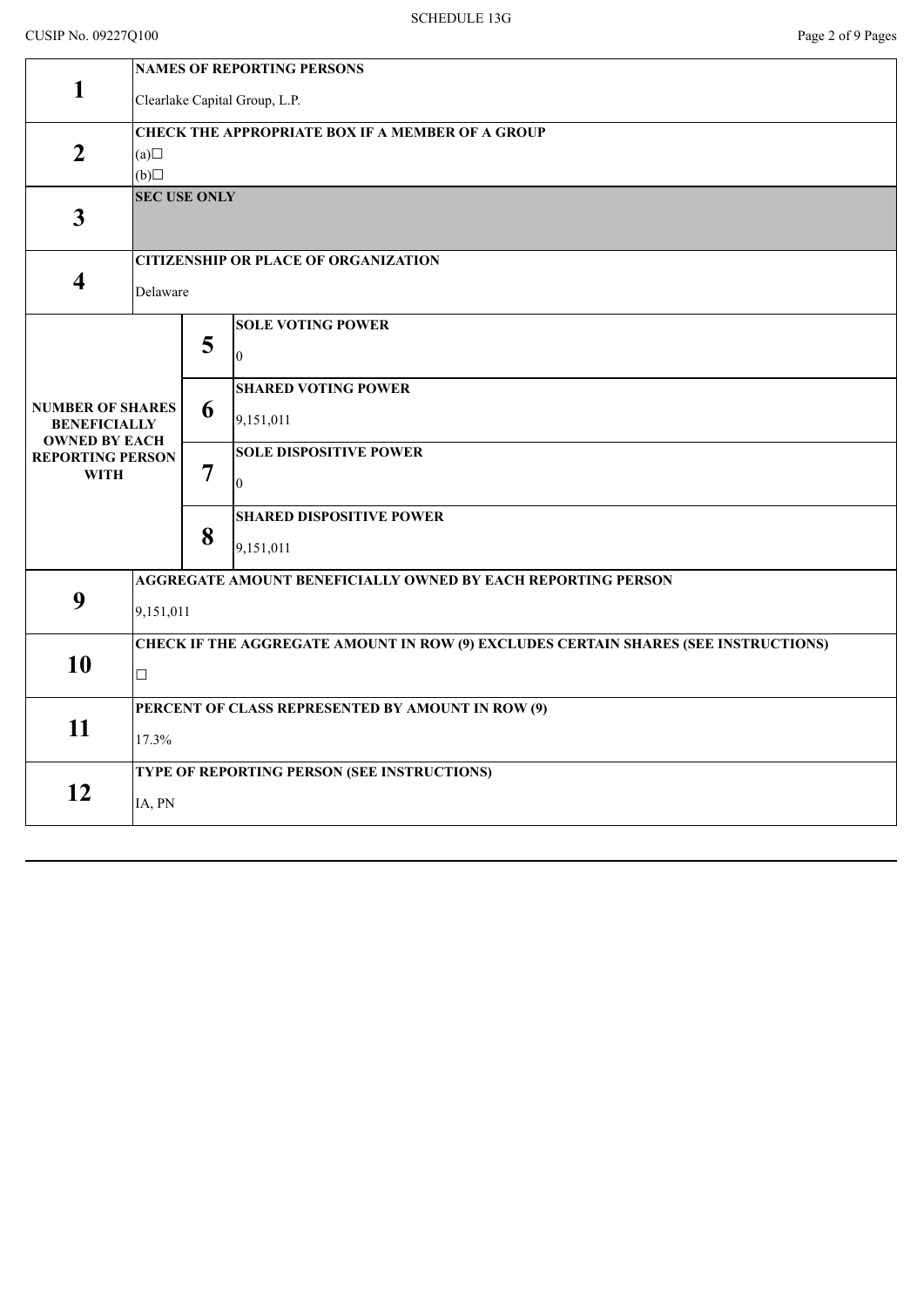## CUSIP No. 09227Q100 Page 3 of 9 Pages

| <b>CITIZENSHIP OR PLACE OF ORGANIZATION</b>                                         |  |  |  |  |  |
|-------------------------------------------------------------------------------------|--|--|--|--|--|
| United States of America                                                            |  |  |  |  |  |
|                                                                                     |  |  |  |  |  |
|                                                                                     |  |  |  |  |  |
|                                                                                     |  |  |  |  |  |
|                                                                                     |  |  |  |  |  |
|                                                                                     |  |  |  |  |  |
|                                                                                     |  |  |  |  |  |
|                                                                                     |  |  |  |  |  |
|                                                                                     |  |  |  |  |  |
| AGGREGATE AMOUNT BENEFICIALLY OWNED BY EACH REPORTING PERSON                        |  |  |  |  |  |
| 9,151,011                                                                           |  |  |  |  |  |
| CHECK IF THE AGGREGATE AMOUNT IN ROW (9) EXCLUDES CERTAIN SHARES (SEE INSTRUCTIONS) |  |  |  |  |  |
| $\Box$                                                                              |  |  |  |  |  |
| PERCENT OF CLASS REPRESENTED BY AMOUNT IN ROW (9)                                   |  |  |  |  |  |
| 17.3%                                                                               |  |  |  |  |  |
| TYPE OF REPORTING PERSON (SEE INSTRUCTIONS)                                         |  |  |  |  |  |
| IN, HC                                                                              |  |  |  |  |  |
|                                                                                     |  |  |  |  |  |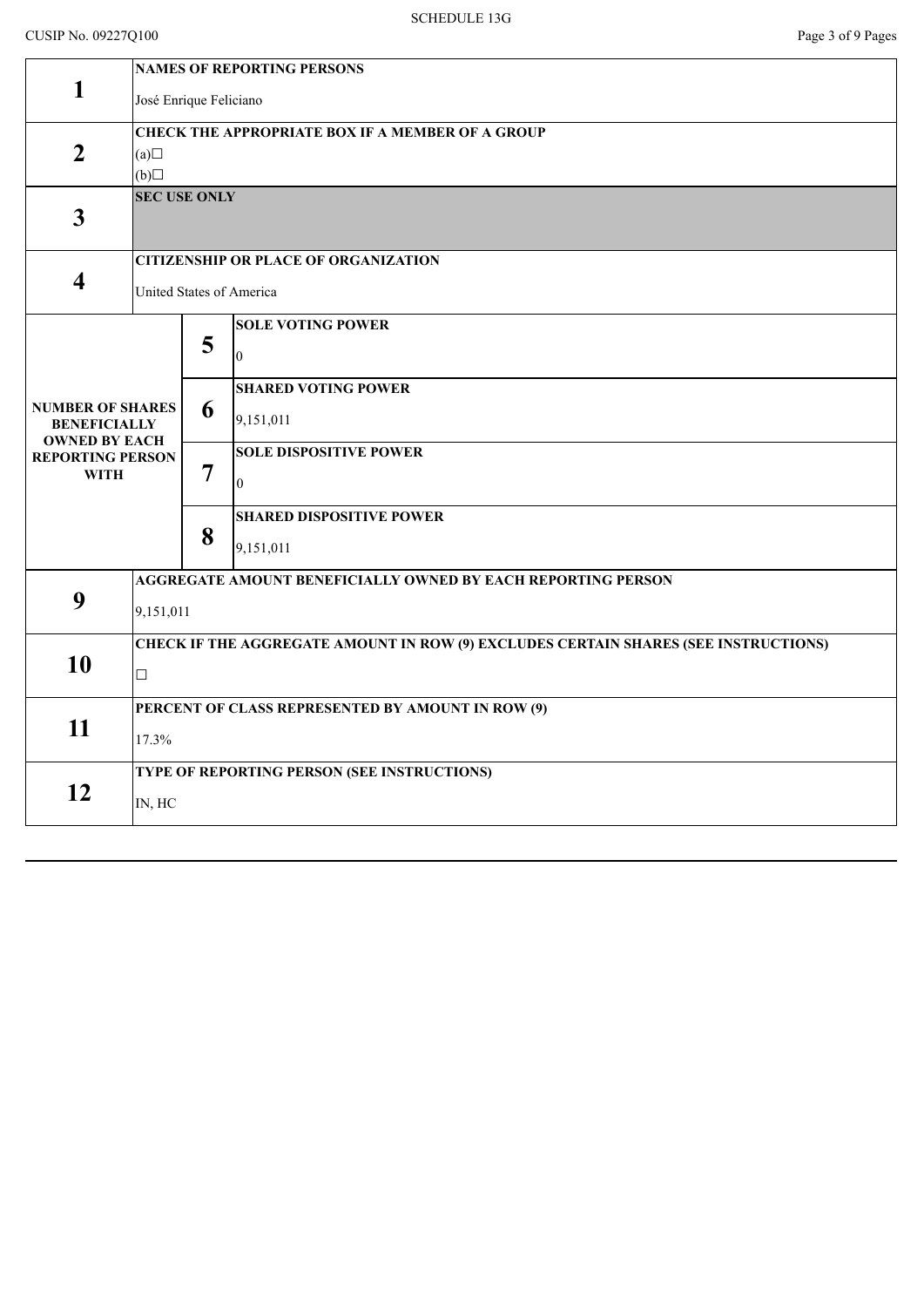|                                             | <b>NAMES OF REPORTING PERSONS</b>                                                   |   |                                 |  |  |  |  |
|---------------------------------------------|-------------------------------------------------------------------------------------|---|---------------------------------|--|--|--|--|
| $\mathbf{1}$                                | Behdad Eghbali                                                                      |   |                                 |  |  |  |  |
|                                             | <b>CHECK THE APPROPRIATE BOX IF A MEMBER OF A GROUP</b>                             |   |                                 |  |  |  |  |
| $\overline{2}$                              | (a)                                                                                 |   |                                 |  |  |  |  |
|                                             | (b)                                                                                 |   |                                 |  |  |  |  |
|                                             | <b>SEC USE ONLY</b>                                                                 |   |                                 |  |  |  |  |
| $\overline{\mathbf{3}}$                     |                                                                                     |   |                                 |  |  |  |  |
|                                             | <b>CITIZENSHIP OR PLACE OF ORGANIZATION</b>                                         |   |                                 |  |  |  |  |
| $\overline{\mathbf{4}}$                     | United States of America                                                            |   |                                 |  |  |  |  |
|                                             |                                                                                     |   | <b>SOLE VOTING POWER</b>        |  |  |  |  |
|                                             |                                                                                     | 5 | 0                               |  |  |  |  |
|                                             |                                                                                     |   |                                 |  |  |  |  |
|                                             |                                                                                     |   | <b>SHARED VOTING POWER</b>      |  |  |  |  |
| <b>NUMBER OF SHARES</b>                     |                                                                                     | 6 |                                 |  |  |  |  |
| <b>BENEFICIALLY</b><br><b>OWNED BY EACH</b> |                                                                                     |   | 9,151,011                       |  |  |  |  |
| <b>REPORTING PERSON</b>                     |                                                                                     |   | <b>SOLE DISPOSITIVE POWER</b>   |  |  |  |  |
| <b>WITH</b>                                 |                                                                                     | 7 | $\overline{0}$                  |  |  |  |  |
|                                             |                                                                                     |   |                                 |  |  |  |  |
|                                             |                                                                                     |   | <b>SHARED DISPOSITIVE POWER</b> |  |  |  |  |
|                                             |                                                                                     | 8 | 9,151,011                       |  |  |  |  |
|                                             |                                                                                     |   |                                 |  |  |  |  |
| 9                                           | AGGREGATE AMOUNT BENEFICIALLY OWNED BY EACH REPORTING PERSON                        |   |                                 |  |  |  |  |
|                                             | 9,151,011                                                                           |   |                                 |  |  |  |  |
|                                             |                                                                                     |   |                                 |  |  |  |  |
| 10                                          | CHECK IF THE AGGREGATE AMOUNT IN ROW (9) EXCLUDES CERTAIN SHARES (SEE INSTRUCTIONS) |   |                                 |  |  |  |  |
|                                             | $\Box$                                                                              |   |                                 |  |  |  |  |
|                                             | PERCENT OF CLASS REPRESENTED BY AMOUNT IN ROW (9)                                   |   |                                 |  |  |  |  |
| 11                                          |                                                                                     |   |                                 |  |  |  |  |
|                                             | 17.3%                                                                               |   |                                 |  |  |  |  |
|                                             | TYPE OF REPORTING PERSON (SEE INSTRUCTIONS)                                         |   |                                 |  |  |  |  |
| 12                                          |                                                                                     |   |                                 |  |  |  |  |
|                                             | IN, HC                                                                              |   |                                 |  |  |  |  |
|                                             |                                                                                     |   |                                 |  |  |  |  |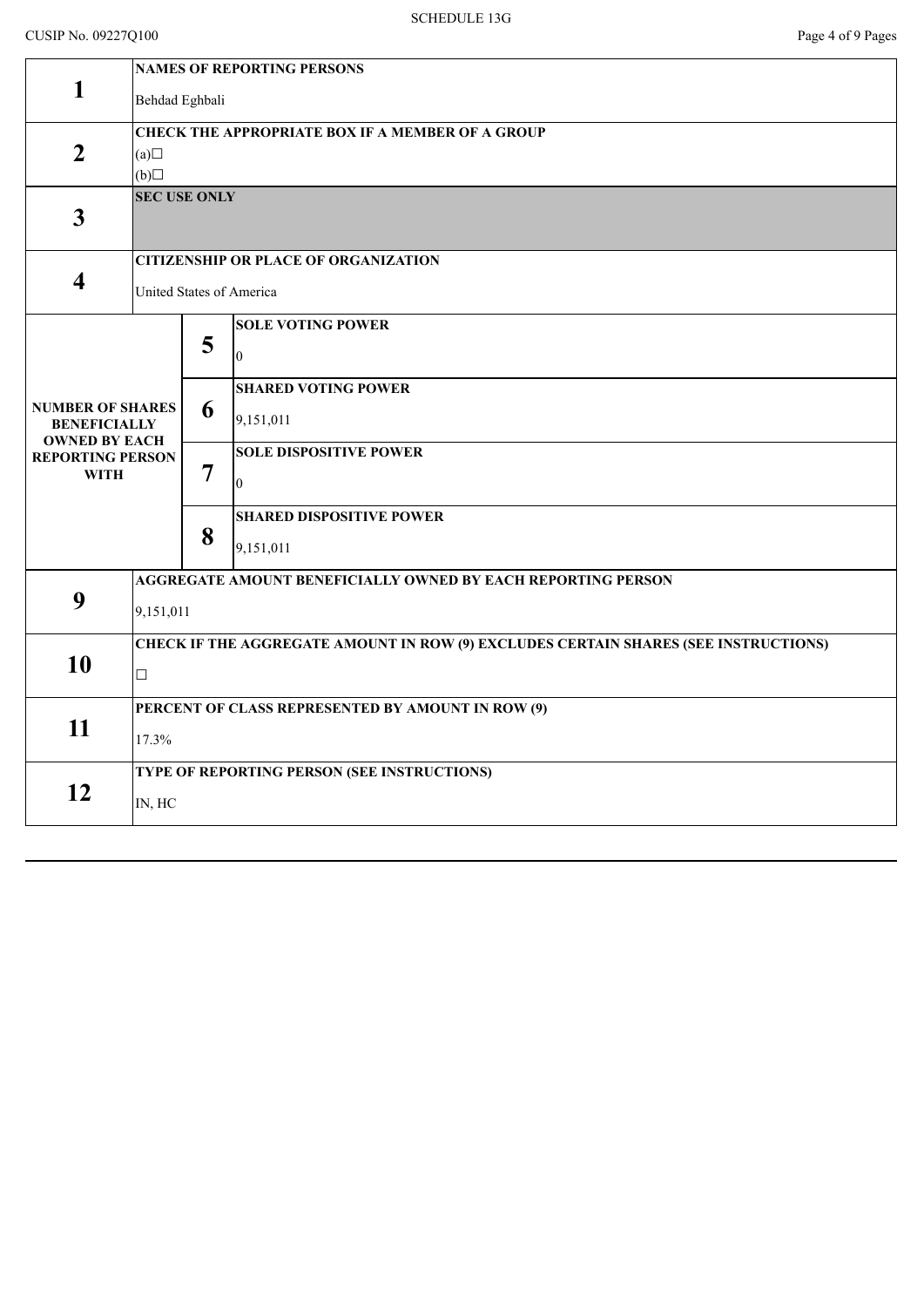# **Item 1(a). Name of Issuer:**

Blackbaud, Inc. (the "Issuer")

#### **Item 1(b). Address of Issuer's Principal Executive Offices:**

65 Fairchild Street, Charleston, South Carolina 29492

#### **Item 2(a). Name of Persons Filing:**

This Statement is filed on behalf of each of the following persons (collectively, the "Reporting Persons"):

- i) Clearlake Capital Group, L.P. ("Clearlake Capital Group");<br>ii) José Enrique Feliciano ("Mr. Feliciano"): and
- José Enrique Feliciano ("Mr. Feliciano"); and
- iii) Behdad Eghbali ("Mr. Eghbali")

This Statement relates to the Shares (as defined herein) held for the account of Clearlake Capital Partners VI Finance, L.P., a Delaware limited partnership ("Clearlake Capital Partners VI"). Clearlake Capital Group, L.P. serves as the investment adviser and general partner to Clearlake Capital Partners VI. Mr. Feliciano and Mr. Eghbali are Managing Partners of Clearlake Capital Group.

#### **Item 2(b). Address of Principal Business Office or, if none, Residence:**

The address of the principal business office of each of the Reporting Persons is c/o Clearlake Capital Group, L.P., 233 Wilshire Blvd., Suite 800, Santa Monica, California 90401.

| Item $2(c)$ . | Citizenship:                                                                                                           |                                                                              |                                                                                                                                                                                                                                                                                                                                                                                                                                                                                                                                                                                                                                                                                                                                                                                                                                                                                                                                                         |  |  |  |
|---------------|------------------------------------------------------------------------------------------------------------------------|------------------------------------------------------------------------------|---------------------------------------------------------------------------------------------------------------------------------------------------------------------------------------------------------------------------------------------------------------------------------------------------------------------------------------------------------------------------------------------------------------------------------------------------------------------------------------------------------------------------------------------------------------------------------------------------------------------------------------------------------------------------------------------------------------------------------------------------------------------------------------------------------------------------------------------------------------------------------------------------------------------------------------------------------|--|--|--|
|               | i)<br>$\overline{ii}$<br>$\overline{iii}$                                                                              |                                                                              | Clearlake Capital Group is a Delaware limited partnership;<br>Mr. Feliciano is a citizen of the United States of America; and<br>Mr. Eghbali is a citizen of the United States of America                                                                                                                                                                                                                                                                                                                                                                                                                                                                                                                                                                                                                                                                                                                                                               |  |  |  |
| Item $2(d)$ . | <b>Title of Class of Securities:</b>                                                                                   |                                                                              |                                                                                                                                                                                                                                                                                                                                                                                                                                                                                                                                                                                                                                                                                                                                                                                                                                                                                                                                                         |  |  |  |
|               | Common Stock, \$0.001 par value (the "Shares")                                                                         |                                                                              |                                                                                                                                                                                                                                                                                                                                                                                                                                                                                                                                                                                                                                                                                                                                                                                                                                                                                                                                                         |  |  |  |
| Item $2(e)$ . | <b>CUSIP Number:</b>                                                                                                   |                                                                              |                                                                                                                                                                                                                                                                                                                                                                                                                                                                                                                                                                                                                                                                                                                                                                                                                                                                                                                                                         |  |  |  |
|               | 09227Q100                                                                                                              |                                                                              |                                                                                                                                                                                                                                                                                                                                                                                                                                                                                                                                                                                                                                                                                                                                                                                                                                                                                                                                                         |  |  |  |
| Item 3.       | If this statement is filed pursuant to $\S$ 240.13d-1(b) or 240.13d-2(b) or (c), check whether the person filing is a: |                                                                              |                                                                                                                                                                                                                                                                                                                                                                                                                                                                                                                                                                                                                                                                                                                                                                                                                                                                                                                                                         |  |  |  |
|               | (a)<br>(b)<br>(c)<br>(d)<br>(e)<br>(f)<br>(g)<br>(h)<br>(i)<br>(k)                                                     | $\Box$<br>$\Box$<br>□<br>$\Box$<br>区<br>$\Box$<br>区<br>$\Box$<br>$\Box$<br>□ | Broker or dealer registered under section 15 of the Act (15 U.S.C. 780).<br>Bank as defined in section $3(a)(6)$ of the Act (15 U.S.C. 78c).<br>Insurance company as defined in section $3(a)(19)$ of the Act (15 U.S.C.78c).<br>Investment company registered under section 8 of the Investment Company Act of 1940 (15 U.S.C. 80a-8).<br>An investment adviser in accordance with $\S 240.13d-1(b)(1)(ii)(E)$ .<br>An employee benefit plan or endowment fund in accordance with $240.13d-1(b)(1)(ii)(F)$ .<br>A parent holding company or control person in accordance with $\S 240.13d-1(b)(1)(ii)(G)$ .<br>A savings associations as defined in Section 3(b) of the Federal Deposit Insurance Act (12 U.S.C. 1813).<br>A church plan that is excluded from the definition of an investment company under section $3(c)(14)$ of the Investment<br>Company Act of 1940 (15 U.S.C. 80a-3).<br>Group, in accordance with $\S 240.13d-1(b)(1)(ii)(K)$ . |  |  |  |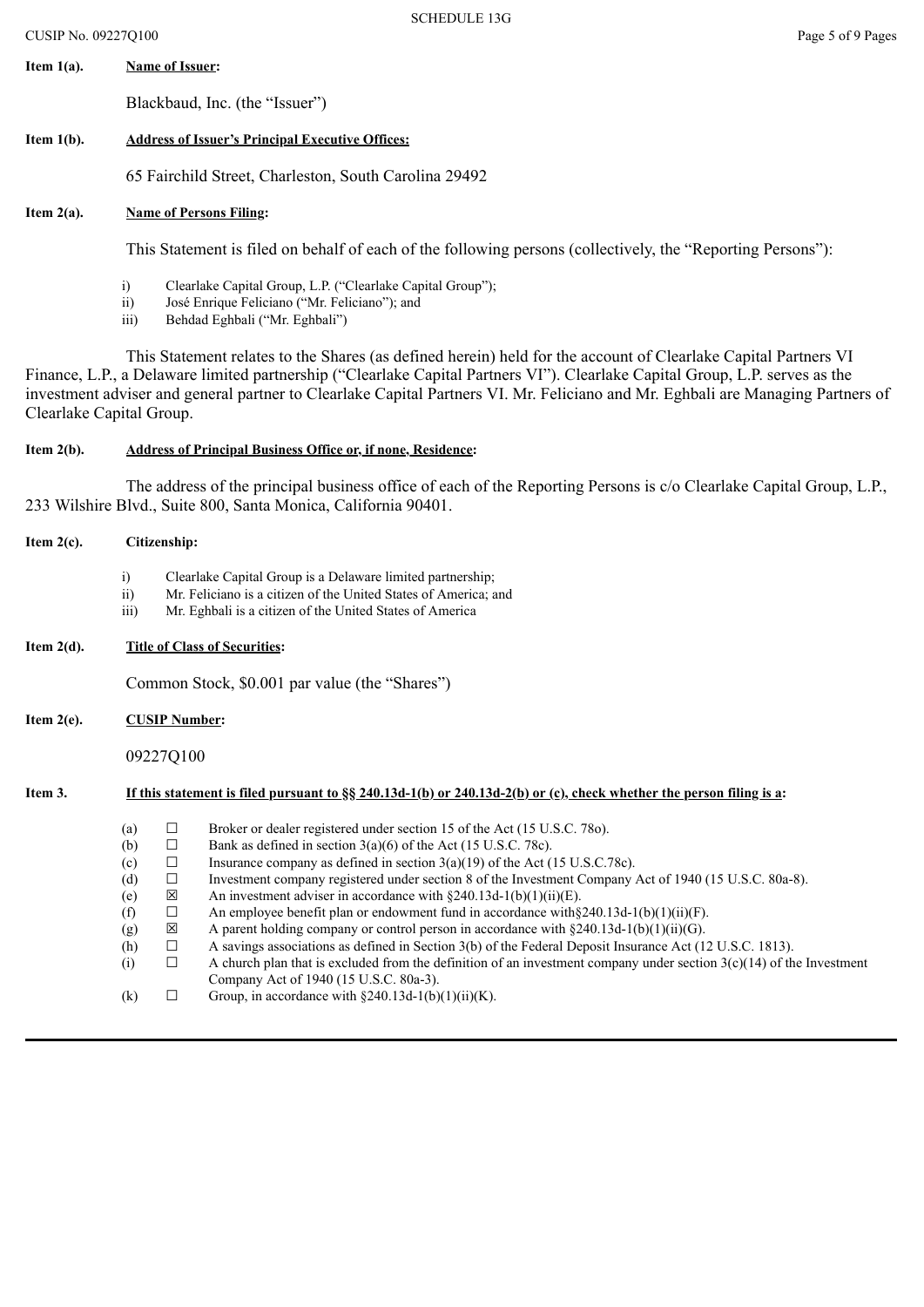#### **Item 4. Ownership.**

(a) *Amount beneficially owned:*

As of May 31, 2022, each of the Reporting Persons may be deemed the beneficial owner of 9,151,011 Shares held for the account of Clearlake Capital Partners VI.

(b) *Percent of class:*

As of May 31, 2022, each of the Reporting Persons may be deemed the beneficial owner of approximately 17.3% of the Shares outstanding. (There were 52,943,047 Shares outstanding as of May 2, 2022, as reported in the Issuer's quarterly report on Form 10-Q filed with the Securities and Exchange Commission on May 5, 2022.)

- (c) *Number of shares as to which such person has:*
- (i) Sole power to vote or to direct the vote: 0
- (ii) Shared power to vote or to direct the vote: 9,151,011
- (iii) Sole power to dispose or to direct the disposition of: 0
- (iv) Shared power to dispose or to direct the disposition of: 9,151,011

#### **Item 5. Ownership of Five Percent or Less of a Class.**

This Item 5 is not applicable.

#### **Item 6. Ownership of More Than Five Percent on Behalf of Another Person.**

See disclosure in Items 2 and 4 hereof. Clearlake Capital Partners VI is known to have the right to receive or the power to direct the receipt of dividends from, or the proceeds from the sale of, the Shares covered by this Statement that may be deemed to be beneficially owned by the Reporting Persons.

Item 7. Identification and Classification of the Subsidiary Which Acquired the Security Being Reported on By the Parent Holding **Company.**

See disclosure in Item 2 hereof.

**Item 8. Identification and Classification of Members of the Group.**

This Item 8 is not applicable.

**Item 9. Notice of Dissolution of Group.**

This Item 9 is not applicable.

**Item 10. Certification.**

By signing below I certify that, to the best of my knowledge and belief, the securities referred to above were acquired and are held in the ordinary course of business and were not acquired and are not held for the purpose of or with the effect of changing or influencing the control of the issuer of the securities and were not acquired and are not held in connection with or as a participant in any transaction having that purpose or effect, other than activities solely in connection with a nomination under §240.14a-11.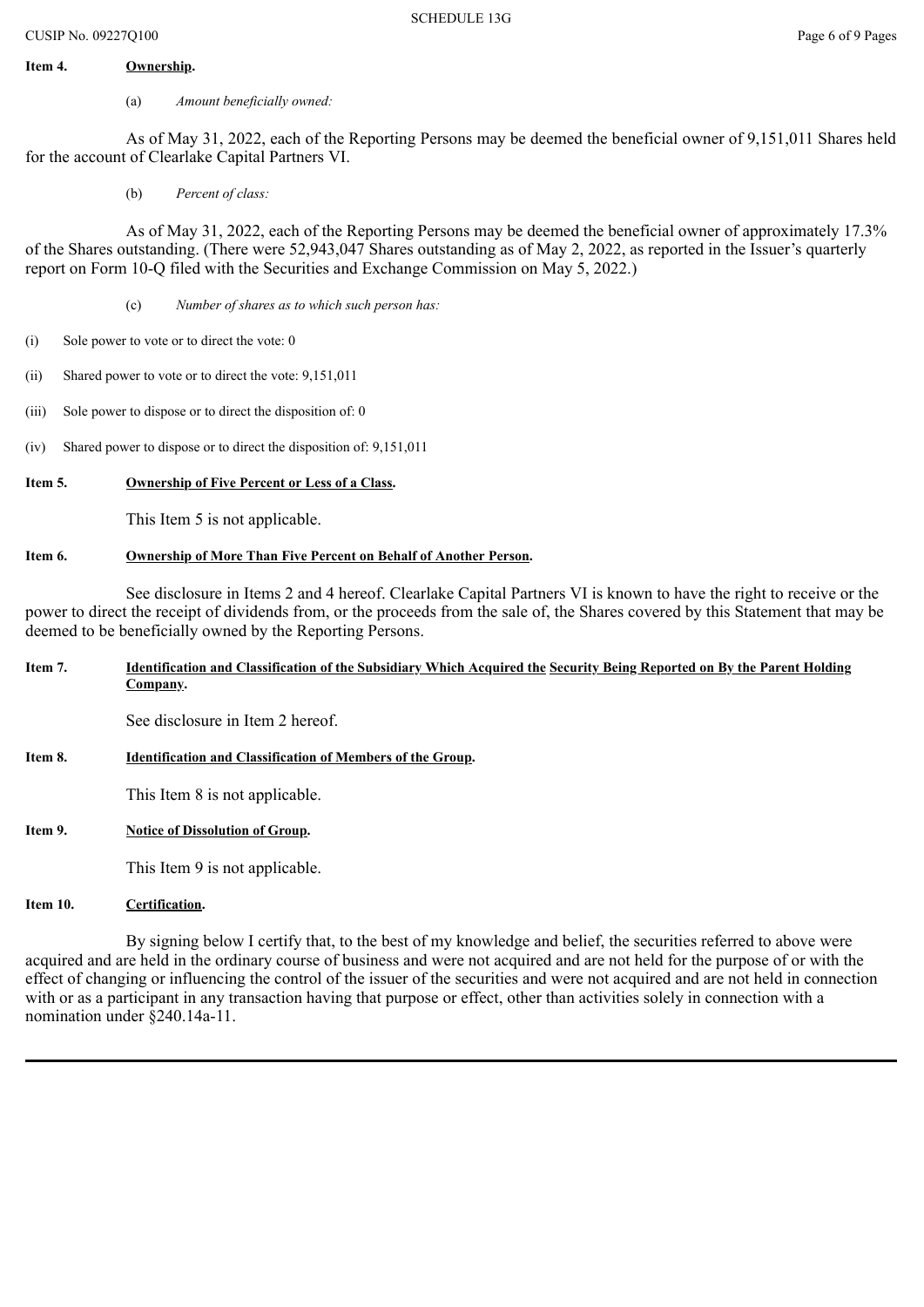#### **SIGNATURE**

After reasonable inquiry and to the best of our knowledge and belief, we certify that the information set forth in this statement is true, complete and correct. We also hereby agree to file this statement jointly pursuant to the Agreement listed on Exhibit 1 hereto.

Dated: June 10, 2022

CLEARLAKE CAPITAL GROUP, L.P.

By: /s/ John Cannon Name: John Cannon Attorney-in-Fact

JOSÉ E. FELICIANO

By: /s/ John Cannon Attorney-in-Fact

BEHDAD EGHBALI

By: /s/ John Cannon

Attorney-in-Fact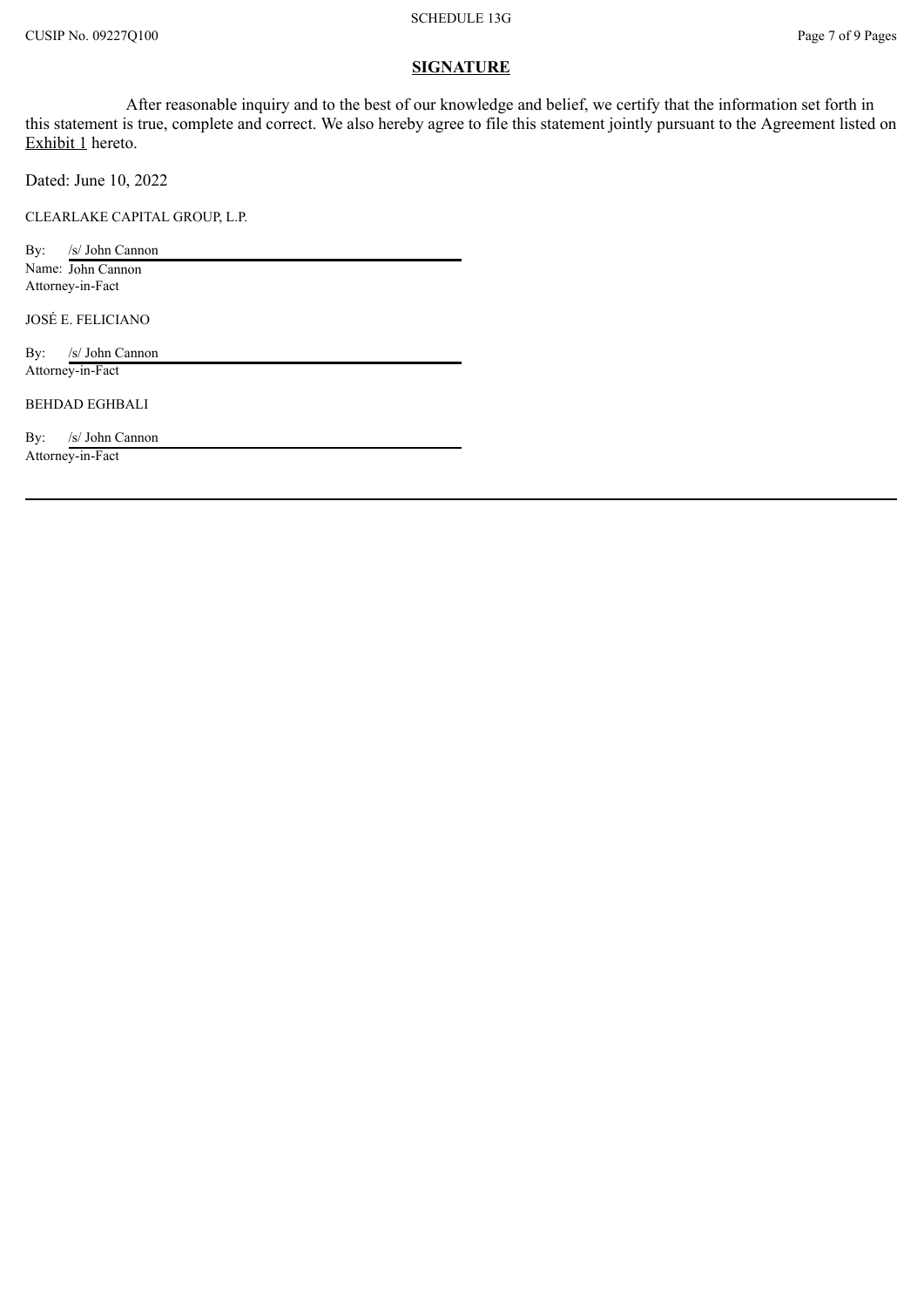**EXHIBIT INDEX**

#### **Exhibit No.**

- 1 Joint Filing Agreement, dated June 10, 2022
- 2 Power of Attorney of Reporting Persons (incorporated by reference to Exhibit No. 2 to the Schedule 13G filed by the Reporting Persons on February 8, 2021)